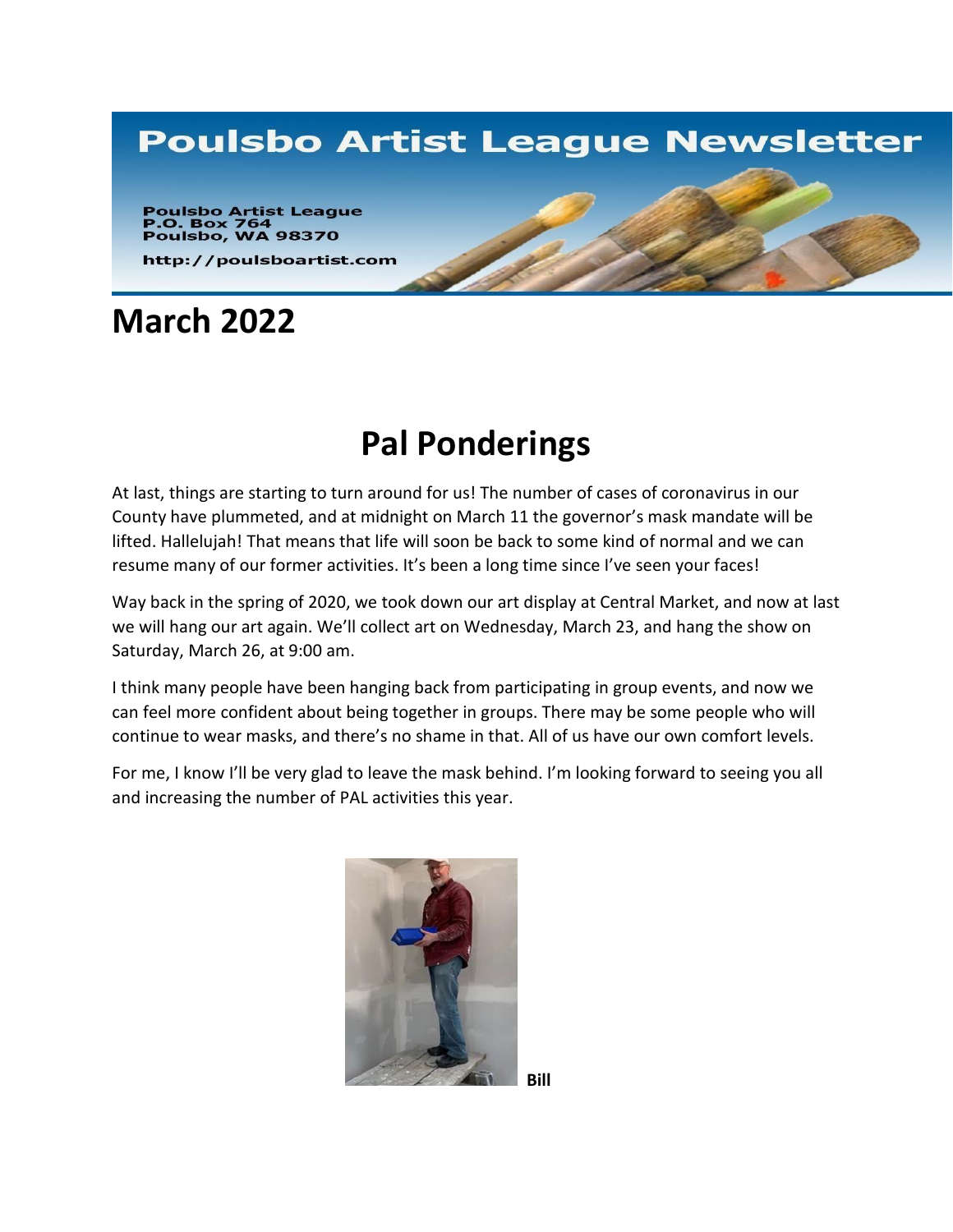# **Member News**

## **One Wednesday a Month Show and Tell**

#### **By Jill and Lynda**

Please mark **March 26, 2022 on** your calendar. Yes, it is a Wednesday, our day to meet, greet, draw, paint and this week have a little education and entertainment!

For those of you who did some painting/drawing en plein air this past year, how about you bring one or two of those works with you and then tell the rest of us about your experience? Just a brief highlight. We will line them up against the front wall and midway through working on our own things, we'll take a break and enjoy your works.

Thanks so very much for participating in the one Wednesday a Month adventure. And we already have something lined up for April.

Below are photos of Jenny Ludwig demonstrating how she paints clouds from last months "One Wednesday…"





#### **Maggie Huft has a new website https://belief-is-magic.godaddysites.com/**

Her artist blog is https://belief-is-magic.blogspot.com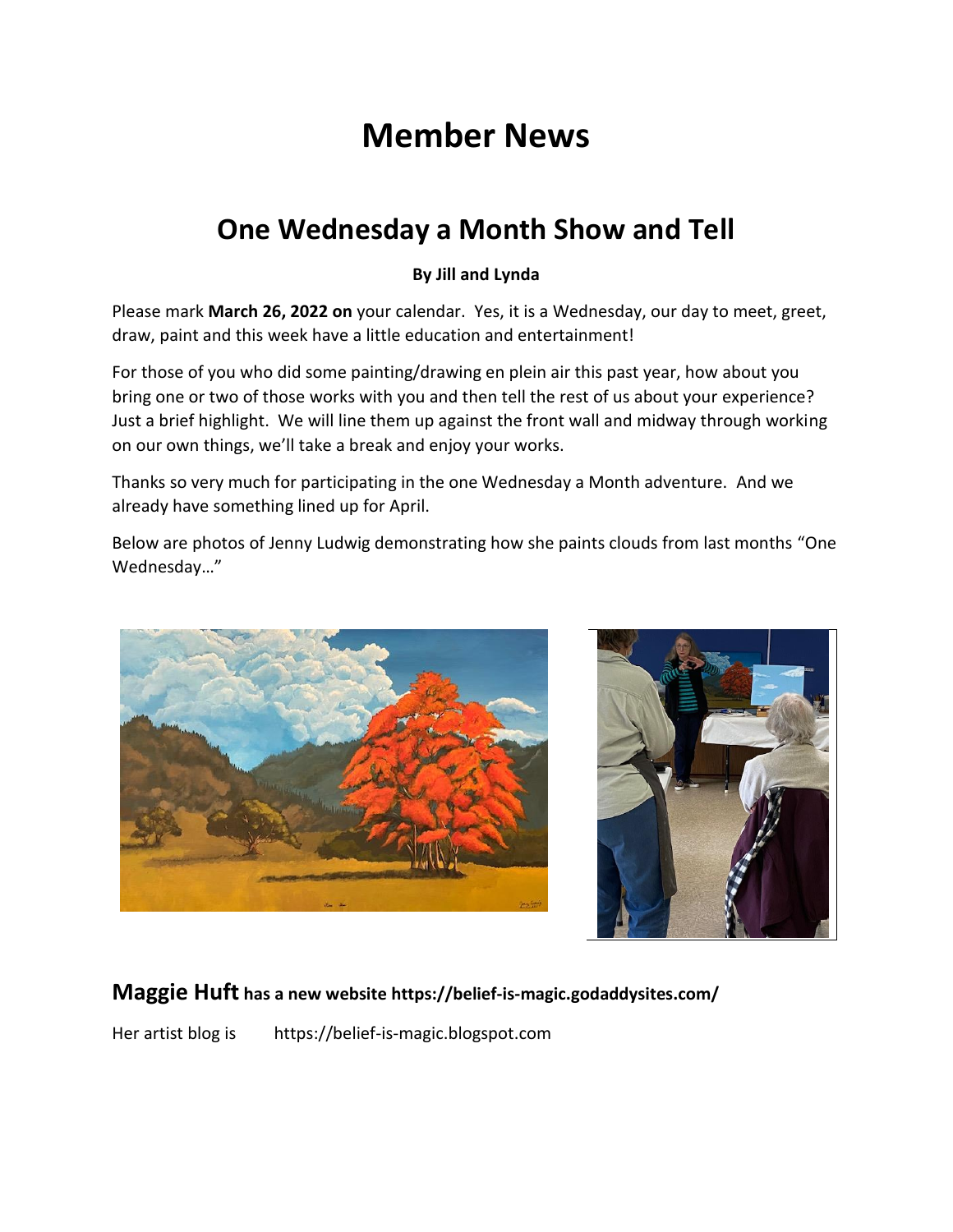### **PAL Exhibits and Sales**

**Poulsbo City Hall**  $\sim$  various members  $\sim$  Contact: Nancy Sefton. We have been asked by the Mayor to report any changes in City Hall hangings, should you sell a painting and replace it. The City Hall staff needs an accurate inventory on file. So please report to Kati Diehl at the 3rd floor desk, or leave a note, with your name and the titles of the works involved. You may also email her: kdiehl@cityofpoulsbo.com.

*The PAL show at the city hall is being changed the first week of August. Members brought in new paintings and paintings will be returned on Wednesday August 4. Thank you Nancy and husband for taking charge of the hanging. After the August hanging we will need a New City Hall coordinator, as Nancy is retiring from the city hall coordinating position*.

**Central Market in Poulsbo** Paintings must be hung using command strips and no glass will be allowed, Plexiglas is good. Contact Bill Fulton and Garvin Kinely

**Edward Jones Building**~ various members ~ Contact: Maggie Huft and Judy Guttormsen *\*\*If you are exhibiting anywhere and would like to have it listed here, you need to let the secretary know at least by the last week of the month. Also – if you have a show that closes, Please let me know so I can remove it from the newsletter*.

| <b>Venue</b>           | <b>Collect Art</b> | <b>Hang Art</b> | <b>Return Art</b> |
|------------------------|--------------------|-----------------|-------------------|
| <b>Central Market</b>  | March 23           | March 26        | <b>TBA</b>        |
| <b>Edward Jones</b>    | March 16           | March 16        | TBA               |
| <b>Poulsbo Library</b> | TBA                | <b>TBA</b>      | <b>TBA</b>        |
| <b>City Hall</b>       | July 28            | August 1        | August 4          |
| <b>Village Green</b>   | November 2022      | November2022    | <b>TBA 2022</b>   |

### **Poulsbo Artist League Show at the Kinston Village Green Community Center**

Margot Baeder has organized a show for PAL artists for the fall of 2022. The show is in the Long Hall and will last two months. We have six months to get our best works together.